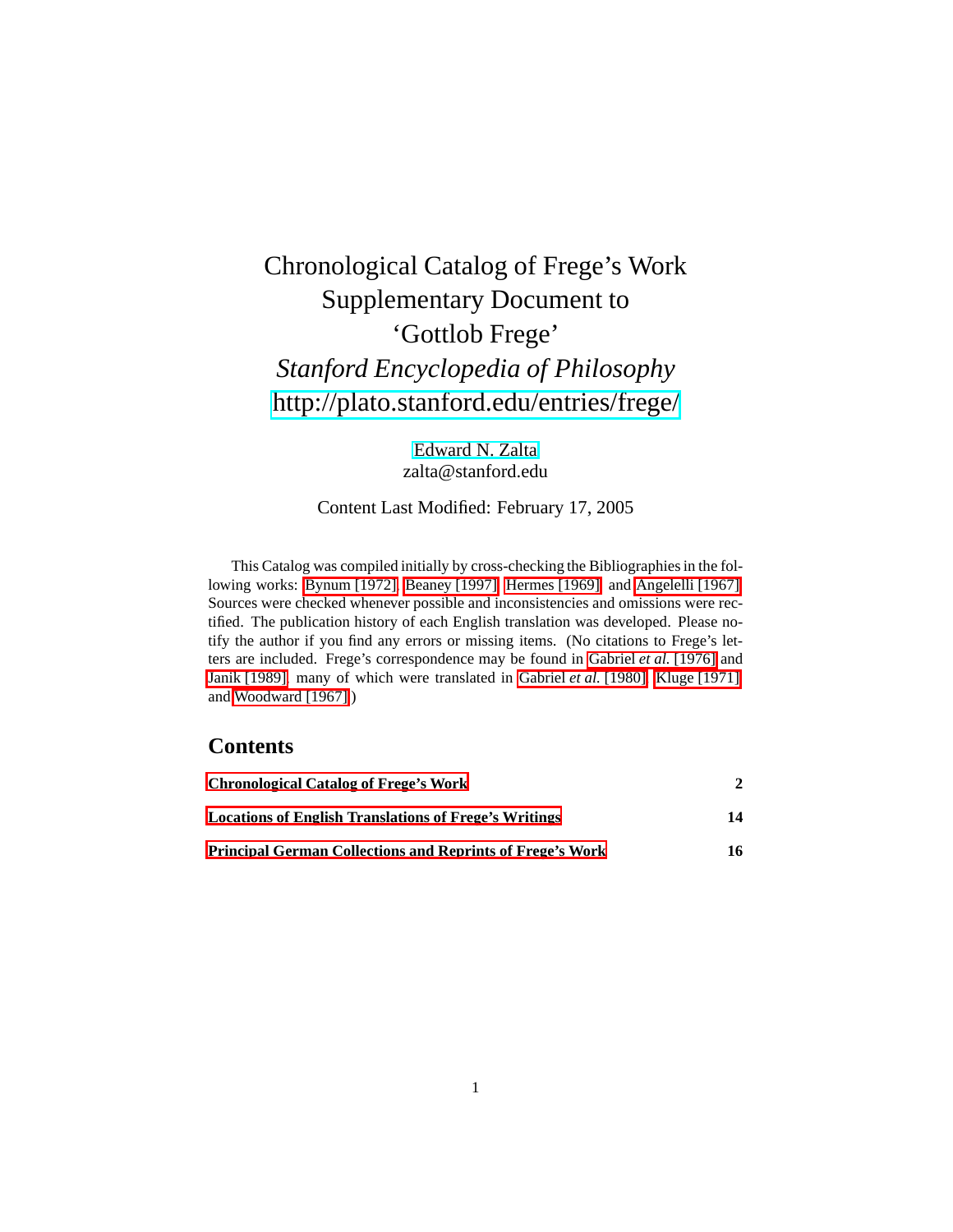#### **Chronological Catalog of Frege's Work**

<span id="page-1-0"></span>• [1873] Über eine geometrische Darstellung der imaginären Gebilde in der Ebene, Inaugural-Dissertation der Philosophischen Fakultät zu Göttingen zur Erlangung der Doktorwürde, Jena: A. Neuenhann, 1873; reprinted in [Angelelli \[1967\]](#page-15-0) (pp. 1-49)

*On a Geometrical Representation of the Imaginary Forms in the Plane*, Doctoral Dissertation, School of Philosophy, U. Göttingen; translation by H. Kaal in [McGuinness \[1984\]](#page-15-3) (pp. 1-55)

• [**1874a**] *Rechnungsmethoden, die sich auf eine Erweiterung des Grossenbegriffes ¨* gründen, Dissertation zur Erlangung der Venia Docendi bei der Philosophischen Fakultät in Jena, Jena: Friedrich Frommann, 1874; reprinted in [Angelelli \[1967\]](#page-15-0) (pp. 50-84)

*Methods of Calculation based on an Extension of the Concept of Quantity*, Dissertation for the Venia Docendi (Habilitationsschrift) in the School of Philosophy of Jena; translation by H. Kaal in [McGuinness \[1984\]](#page-15-3) (pp. 56- 92)

• [**1874b**] 'Rezension von: H. Seeger, *Die Elemente der Arithmetik*', *Jenaer Literaturzeitung* **1**/46 (1874): 722; reprinted in [Angelelli \[1967\]](#page-15-0) (pp. 85-86)

'Review of H. Seeger, *The Elements of Arithmetic*'; translation by H. Kaal in [McGuinness \[1984\]](#page-15-3) (pp. 93-4)

• [**1877a**] 'Rezension von: A. v. Gall and E. Winter, *Die analytische Geometrie des Punktes und der Geraden und ihre Anwendung auf Aufgaben*', *Jenaer Literaturzeitung* **4**/9 (1877): 133-134; reprinted in [Angelelli \[1967\]](#page-15-0) (pp. 87-88)

Review of A. v. Gall and E. Winter, *Analytic Geometry of the Point and the Line and its Application to Problems*; translation by H. Kaal in [McGuinness \[1984\]](#page-15-3) (pp. 95-97)

• [**1877b**] 'Review of J. Thomae, *Sammlung von Formeln welche bei Anwendung der elliptischen und Rosenhainschen Funktionen gebraucht werden*', *Jenaer Literaturzeitung* **4**/30 (1877), p. 472; reprinted in [Angelelli \[1967\]](#page-15-0) (p. 89)

'Review of J. Thomae, *Collection of Formulae used in the Application of Elliptical and Rosenhain Functions*'; translation by H. Kaal in [McGuinness \[1984\]](#page-15-3) (p. 98)

• [1878] 'Über eine Weise, die Gestalt eines Dreiecks als komplexe Grösse aufzufassen', Vortrag, gehalten in in der Sitzung vom 8. Februar 1878, der Jenaischen Gesellschaft für Medizin und Naturwissenschaft, in *Jenaische Zeitschrift für Naturwissenschft* **12**/Supplement (1878) (= Sitzungsberichte der Jenaischen Gesellschaft für Medizin und Naturwissenschaft für das Jahr 1878), p. xviii; reprinted in [Angelelli \[1967\]](#page-15-0) (pp. 90-91)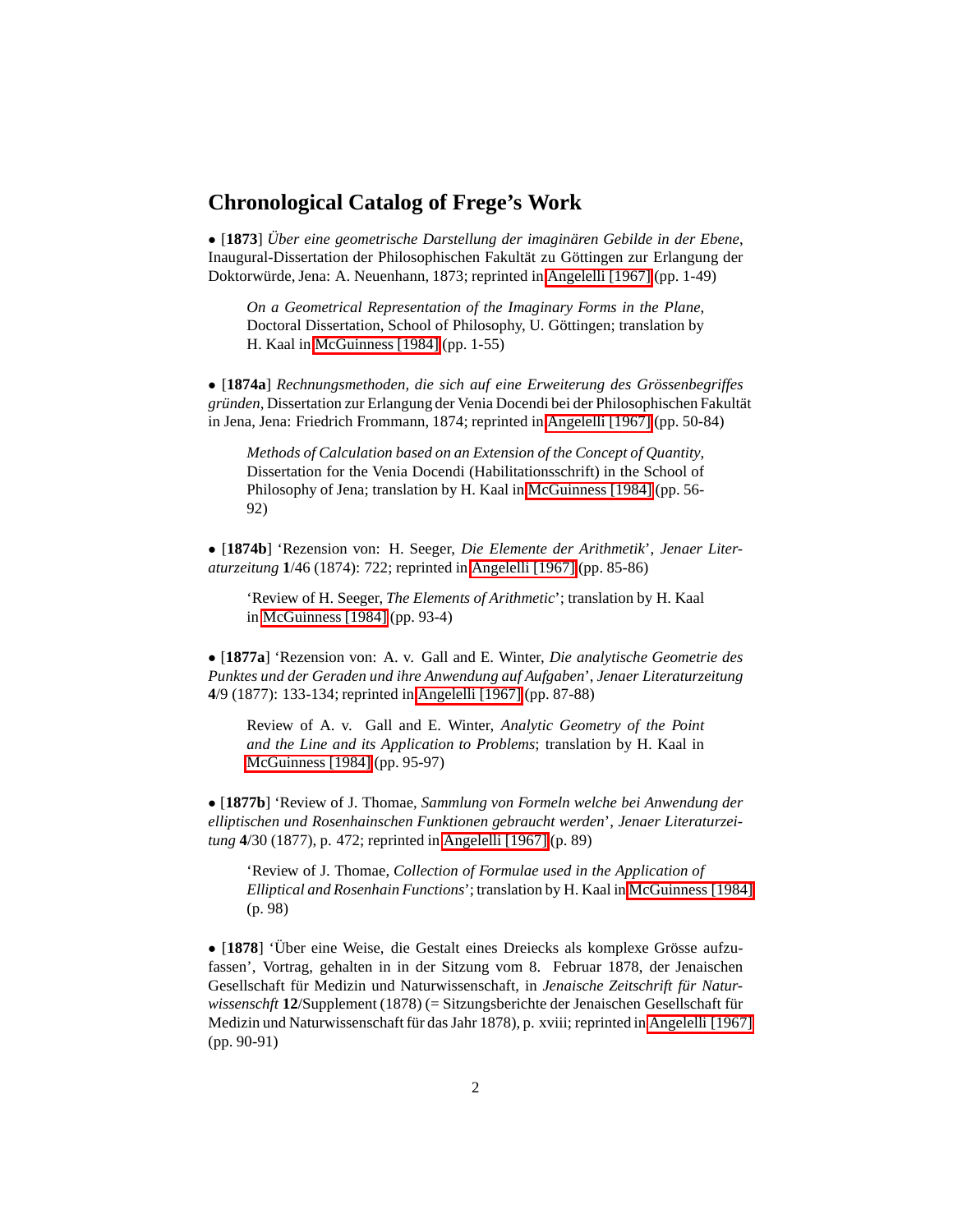'On a Way of Conceiving the Shape of a Triangle as a Complex Quantity' (Lecture at the February 8, 1878 meeting of Jena's Society for Medicine and Natural Science); translation by H. Kaal in [McGuinness \[1984\]](#page-15-3) (pp. 99- 100)

<span id="page-2-0"></span>• [**1879**] *Begriffsschrift, eine der arithmetischen nachgebildete Formelsprache des reinen Denkens*, Halle a. S.: Louis Nebert, 1879; reprinted in [Angelelli \[1964\]](#page-15-4) (pp. ix-xvi, 1- 88)

*Concept Script, a formal language of pure thought modelled upon that of arithmetic*;

- Complete translation by S. Bauer-Mengelberg in [van Heijenoort \[1967\]](#page-14-2) (pp. 1-82)
- Complete translation by T. Bynum in [Bynum \[1972\]](#page-13-0) (pp. 101-203)
- Partial translation (§§1-12) by P. Geach in [Geach and Black \[1980\]](#page-14-3) (pp. 1-20)
- Partial translation (§§1-12) by M. Beaney in [Beaney \[1997\]](#page-13-1) (pp. 47- 78)

• [**1879b**] 'Anwendungen der Begriffsschrift', Vortrag, gehalten in der Sitzung vom 24. Januar 1879 der Jenaischen Gesellschaft für Medizin und Naturwissenschaft, in *Jenaische Zeitschrift fur Naturwissenschaft ¨* **13**/Supplement II (1879) (= Sitzungsberichte der Jenaischen Gesellschaft für Medizin und Naturwissenschaft für das Jahr 1879), pp. 29-33; reprinted in [Angelelli \[1964\]](#page-15-4) (pp. 89-93)

'Applications of the Concept Script' (Lecture at the January 24, 1879 meeting of Jena's Society for Medicine and Natural Science); translation by T. Bynum in [Bynum \[1972\]](#page-13-0) (pp. 204-8)

• [1879?] (Logik), originally unpublished; recently published in [Hermes](#page-16-0) *et al.* [1969] (pp. 1-8)

(Logic), (originally unpublished), translation by Long and White in [Hermes](#page-14-4) *et al.* [1979] (pp. 1-9)

• [**1880**] 'Rezension von: Hoppe, *Lehrbuch der analytischen Geometrie I*', *Deutsche Literaturzeitung*, **1** (1880): columns 210-211; reprinted in [Angelelli \[1967\]](#page-15-0) (pp. 92-93)

'Review of Hoppe, *Textbook of Analytic Geometry I*'; translation by H. Kaal in [McGuinness \[1984\]](#page-15-3) (pp. 101-102)

• [1880?] 'Booles rechnende Logik und die Begriffsschrift', originally unpublished; recently published in [Hermes](#page-16-0) *et al.* [1969] (pp. 9-52)

'Boole's Logical Calculus and the Concept Script', (originally unpublished), translation by Long and White in [Hermes](#page-14-4) *et al.* [1979] (pp. 9-46)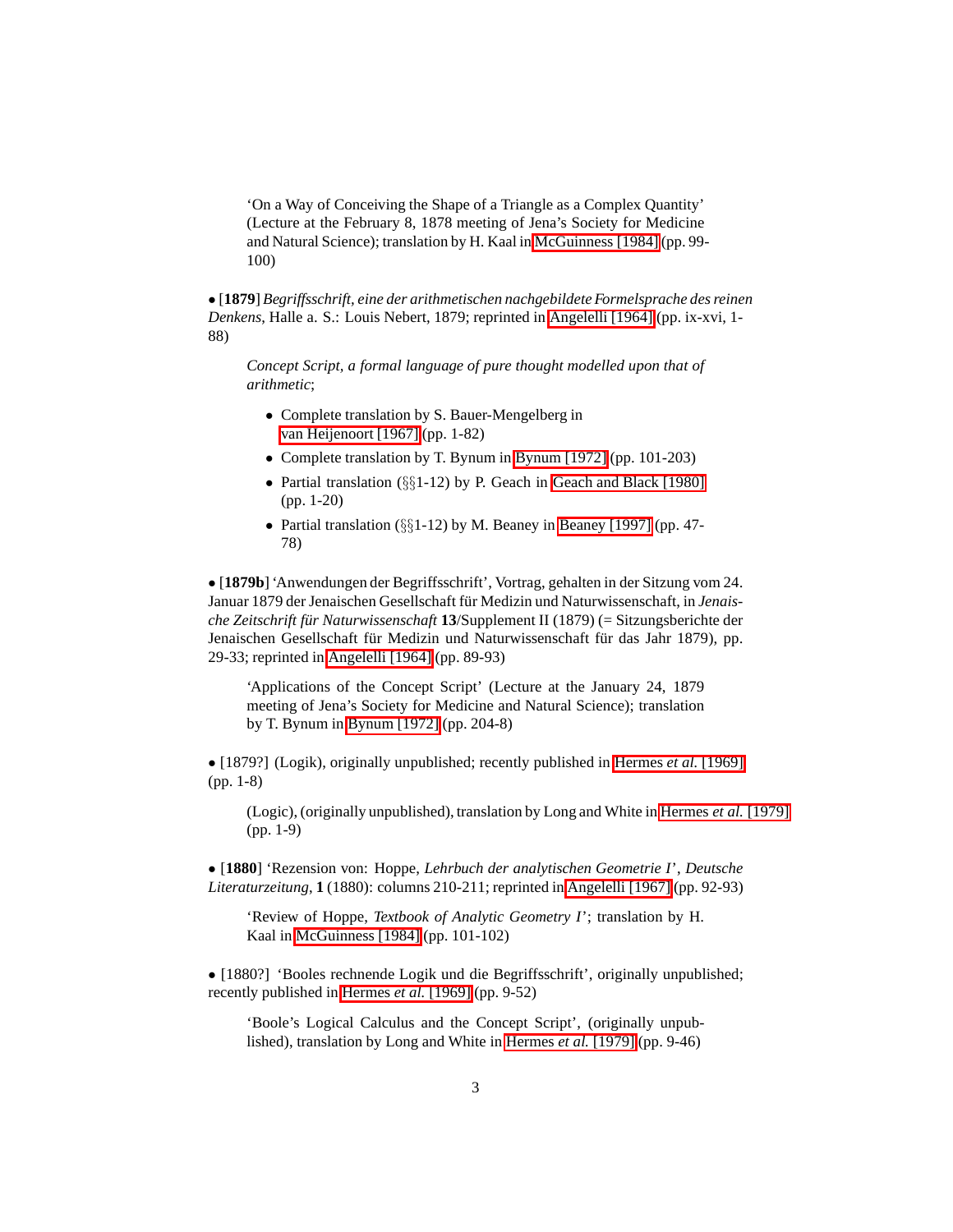• [1881] 'Über den Briefwechsel Leibnizens und Huygens mit Papin', Vortrag, gehalten in der Sitzung vom 15. Juli 1881 der Jenaischen Gesellschaft für Medizin und Naturwissenschaft, in *Jenaische Zeitschrift fur Naturwissenschaft ¨* , **15**/Supplement (1881- 1882) (= Sitzungsberichte der Jenaischen Gesellschaft für Medizin und Naturwissenschaft für das Jahr 1881), pp. 29-32; reprinted in [Angelelli \[1964\]](#page-15-4) (pp. 93-96)

'On Leibniz's and Huygens' Letter Exchange with Papin' (Lecture at the July 15, 1881 meeting of Jena's Society for Medicine and Natural Science); no English translation available.

• [1882a] 'Über die wissenschaftliche Berechtigung einer Begriffsschrift', Zeitschrift *für Philosophie und philosophische Kritik*, **81** (1882), pp. 48-56; reprinted in [Angelelli \[1964\]](#page-15-4) (pp. 106-114) and in [Patzig \[1962\]](#page-16-3) (pp. 91-97)

'On the Scientific Justification of a Concept Script'

- Translation by J. Bartlett in [Bartlett \[1964\]](#page-13-3)
- Translation by T. Bynum in [Bynum \[1972\]](#page-13-0) (pp. 83-89)

• [1882b] 'Über den Zweck der Begriffsschrift', Vortrag, gehalten in der Sitzung vom 27. Januar 1882 der Jenaischen Gesellschaft für Medizin und Naturwissenschaft, Je*naische Zeitschrift für Naturwissenschaft*, 16/Supplement (1882/1883) (= Sitzungsberichte der Jenaischen Gesellschaft für Medizin und Naturwissenschaft für das Jahr 1882), pp. 1-10 reprinted in [Angelelli \[1964\]](#page-15-4) (pp. 97-106)

'On the Purpose of Concept Script (Lecture at the January 27, 1882 meeting of Jena's Society for Medicine and Natural Science)

- Translation by V. Dudman in [Dudman \[1968\]](#page-14-5)
- Translation by T. Bynum in [Bynum \[1972\]](#page-13-0) (pp. 90-100)

• [1882c] 'Booles logische Formelsprache und meine Begriffsschrift', originally unpublished; recently published in [Hermes](#page-16-0) *et al.* [1969] (pp. 53-59)

'Boole's Logical Formula Language and my Concept Script', (originally unpublished), translation by Long and White in [Hermes](#page-14-4) *et al.* [1979] (pp. 47- 52)

• [1882d?] (17 Kernsätze zur Logik), originally unpublished; recently published in [Hermes](#page-16-0) *et al.* [1969] (pp. 189-190) [Note: This piece was thought to have been written in 1876, but research by G. Gabriel suggests the date of 1882.]

(17 Key Sentences on Logic), (originally unpublished), translation by Long and White in [Hermes](#page-14-4) *et al.* [1979] (pp. 174-175)

• [**1883**] 'Geometrie der Punktpaare in der Ebene', Vortrag, gehalten in der Sitzung vom 2. November 1883 der Jenaischen Gesellschaft für Medizin und Naturwissenschaft, in *Jenaische Zeitschrift für Naturwissenschaft*, 17/Supplement (1884) (= Sitzungberichte der Jenaischen Gesellschaft für Medizin und Naturwissenschaft für das Jahr 1883), pp. 98-102; reprinted in [Angelelli \[1967\]](#page-15-0) (pp. 94-98)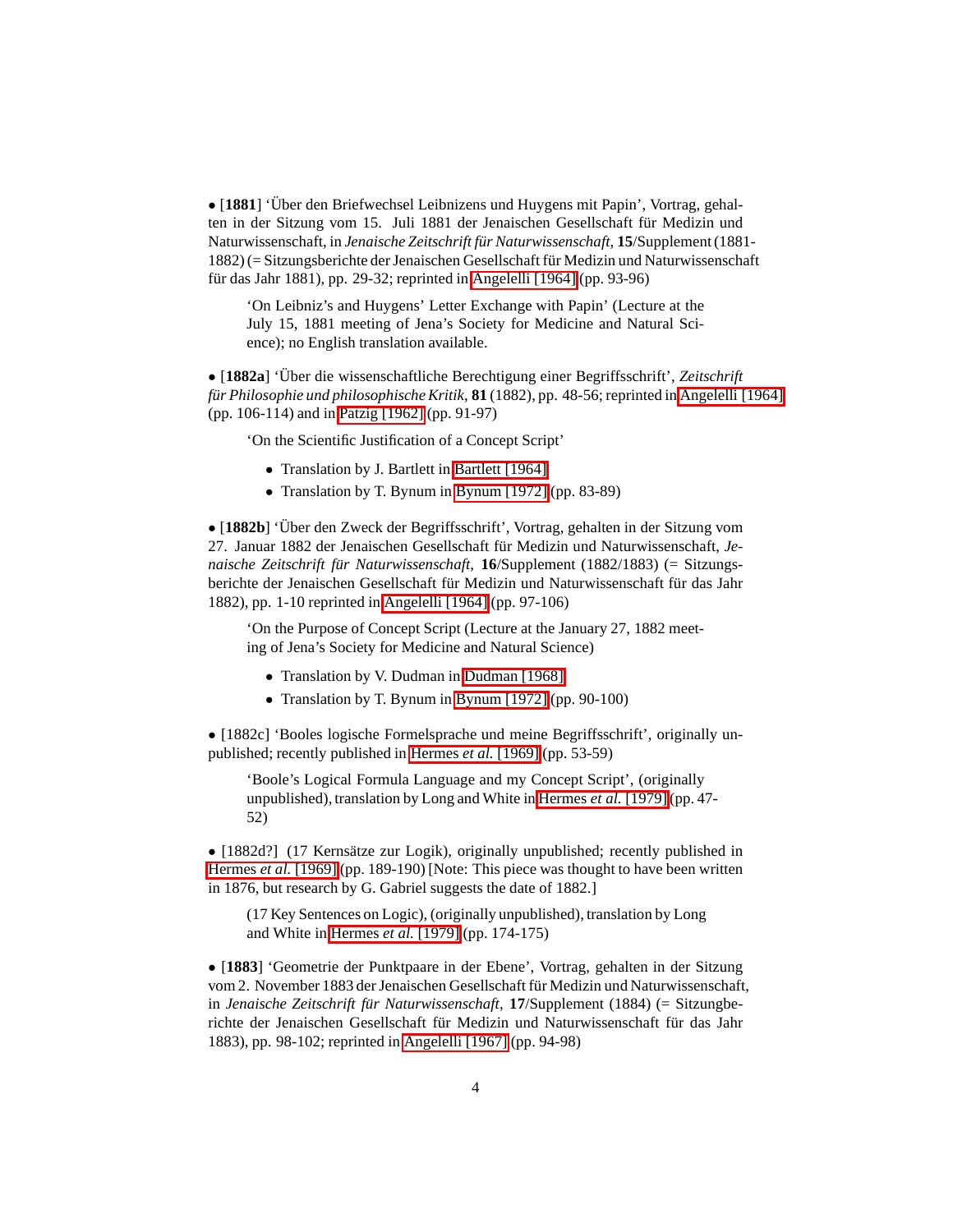'Geometry of Pairs of Points in the Plane' (Lecture at the November 2, 1883 meeting of Jena's Society for Medicine and Natural Science); translation by H. Kaal in [McGuinness \[1984\]](#page-15-3) pp. 103-107

• [1883?] (Dialog mit Pünjer über Existenz), originally unpublished; recently published in [Hermes](#page-16-0) *et al.* [1969] (pp. 60-75)

(Dialogue with Pünjer on Existence), (originally unpublished), translation by Long and White in [Hermes](#page-14-4) *et al.* [1979] (pp. 53-67)

<span id="page-4-0"></span>• [**1884**] *Die Grundlagen der Arithmetik: eine logisch-mathematische Untersuchung über den Begriff der Zahl*, Breslau: W. Koebner, 1884; reprinted Breslau: M. & H. Marcus, 1934; reprinted Darmstadt: Wissenschaftliche Buchgesellschaft and Hildesheim: Olms, 1961; reprinted in [Thiel \[1986\]](#page-16-4)

*The Foundations of Arithmetic: A logico-mathematical enquiry into the concept of number*

- Complete translation by J. L. Austin in [Austin \[1974\]](#page-13-4) (complete) and (pp. v-viii and §§21-27) in [Kennick and Lazerowitz \[1966\]](#page-14-6) (pp. 67- 74)
- Partial translation  $(\S_{5}$ 55-91,  $\S_{5}$ 106-109) by M. Mahoney in [Benacerraf and Putnam \[1983\]](#page-13-5) (pp. 130-159)/[1964] (pp. 85-112)
- Partial translation (Introduction, §§1-4, §§45-69, §§87-91, §§104-9) by M. Beaney in [Beaney \[1997\]](#page-13-1) (pp. 84-129)

• [**1885a**] 'Rezension von: H. Cohen, *Das Prinzip der Infinitesimal-Methode und seine Geschichte', Zeitschrift für Philosophie und philosophische Kritik 87 (1885), pp. 324-*329; reprinted in [Angelelli \[1967\]](#page-15-0) (pp. 99-102)

'Review of H. Cohen, *The Principle of the Method of Infinitesimals and its History*'; translation by H. Kaal in [McGuinness \[1984\]](#page-15-3) (pp. 108-111)

• [1885b] 'Über formale Theorien der Arithmetik', Vortrag, gehalten in der Sitzung vom 17. July 1885 der Jenaischen Gesellschaft für Medizin und Naturwissenschaft, in *Jenaische Zeitschrift für Naturwissenschaft*, 19/Supplement II (1886) (= Sitzungberichte der Jenaischen Gesellschaft für Medizin und Naturwissenschaft für das Jahr 1885), pp. 94-104; reprinted in [Angelelli \[1967\]](#page-15-0) (pp. 103-111)

'On Formal Theories of Arithmetic' (Lecture at the July 17, 1885 meeting of Jena's Society for Medicine and Natural Science); translation by E.- H. W. Kluge in [Kluge \[1971\]](#page-14-1) (pp. 141-153) and in [McGuinness \[1984\]](#page-15-3) (pp. 112-121)

• [**1885c**] 'Erwiderung' (auf Cantors Rezension der *Grundlagen der Arithmetik*), *Deutsche Literaturzeitung*, **6**/28 (1885), column 1030; reprinted in [Angelelli \[1967\]](#page-15-0) (p. 112)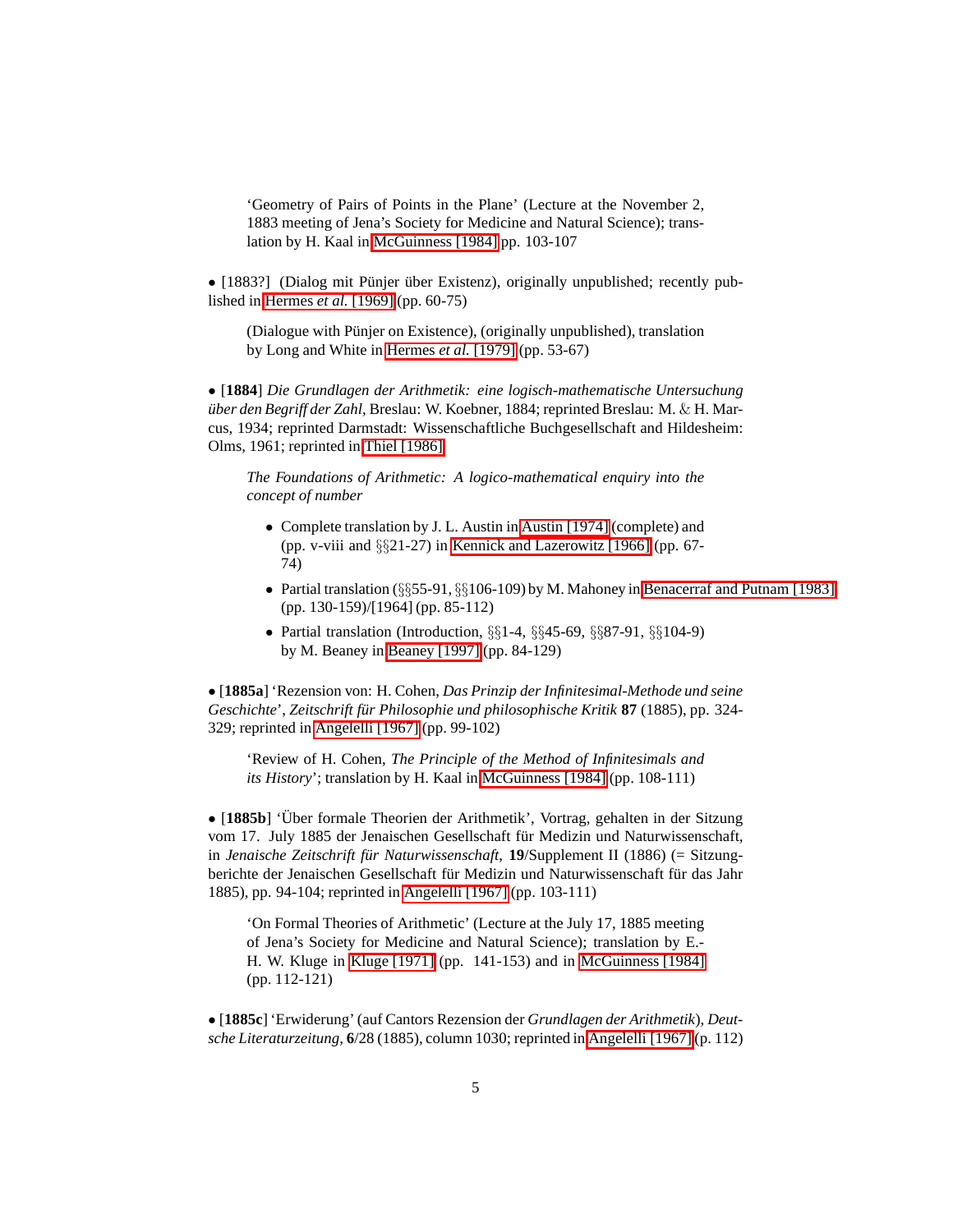'Reply', translation by H. Kaal in [McGuinness \[1984\]](#page-15-3) (p. 122)

[Note: This is a brief reply to Cantor, G., 'Rezension der *Grundlagen der Arithmetik*', which appeared in *Deutsche Literaturzeitung*, **6**/20 (1885), columns 728-729.]

• [1890-2] (Entwurf zu einer Besprechung von Cantors Gesammelten Abhandlungen zur Lehre vom Transfiniten), originally unpublished; recently published in [Hermes](#page-16-0) *et al.* [1969] (pp. 76-80)

(Draft of a review of Cantor's book *Contributions to the Theory of the Transfinite: Collected Articles from Zeitschrift fur Philosophie und philo- ¨ sophische Kritik*), (originally unpublished), translation by Long and White in [Hermes](#page-14-4) *et al.* [1979] (pp. 68-71)

• [**1891a**] 'Funktion und Begriff', Vortrag, gehalten in der Sitzung vom 9. Januar 1891 der Jenaischen Gesellschaft für Medizin und Naturwissenschaft, Jena: Hermann Pohle, 1891; reprinted in [Angelelli \[1967\]](#page-15-0) (pp. 125-142) and in [Patzig \[1962\]](#page-16-3) (pp. 17-39)

'Function and Concept' (Lecture at the January 9, 1891 meeting of Jena's Society for Medicine and Natural Science); translation by P. Geach in [Geach and Black \[1980\]](#page-14-3) (pp. 21-41), [McGuinness \[1984\]](#page-15-3) (pp. 137-156), and (with minor revisions) in [Beaney \[1997\]](#page-13-1) (pp. 130-148)

• [1891b] 'Über das Trägheitsgesetz', *Zeitschrift für Philosophie und philosophische Kritik*, **98** (1891): 145-161; reprinted in [Angelelli \[1967\]](#page-15-0) (pp. 113-124)

'On the Law of Inertia'

- Translation by H. Kaal in [McGuinness \[1984\]](#page-15-3) (pp. 123-136)
- Translation by R. Rand in [Rand \[1961\]](#page-15-5)

• [1891?a] 'Über den Begriff der Zahl: 1. Eine kritische Auseinandersetzung mit Biermann', originally unpublished; recently published in [Hermes](#page-16-0) *et al.* [1969] (pp. 81- 95)

'On the Concept of Number: 1. A Criticism of Biermann', (originally unpublished), translation by Long and White in [Hermes](#page-14-4) *et al.* [1979] (pp. 72- 86)

• [1891?b] 'Über den Begriff der Zahl: 2. Eine kritische Auseinandersetzung mit Kerry', originally unpublished draft of Frege [1892b]; recently published in [Hermes](#page-16-0) *et al.* [1969] (pp. 96-127)

'On the Concept of Number: 2. A Criticism of Kerry', originally unpublished draft of Frege [1892b]; translation by Long and White in [Hermes](#page-14-4) *et al.* [1979] (pp. 87-117)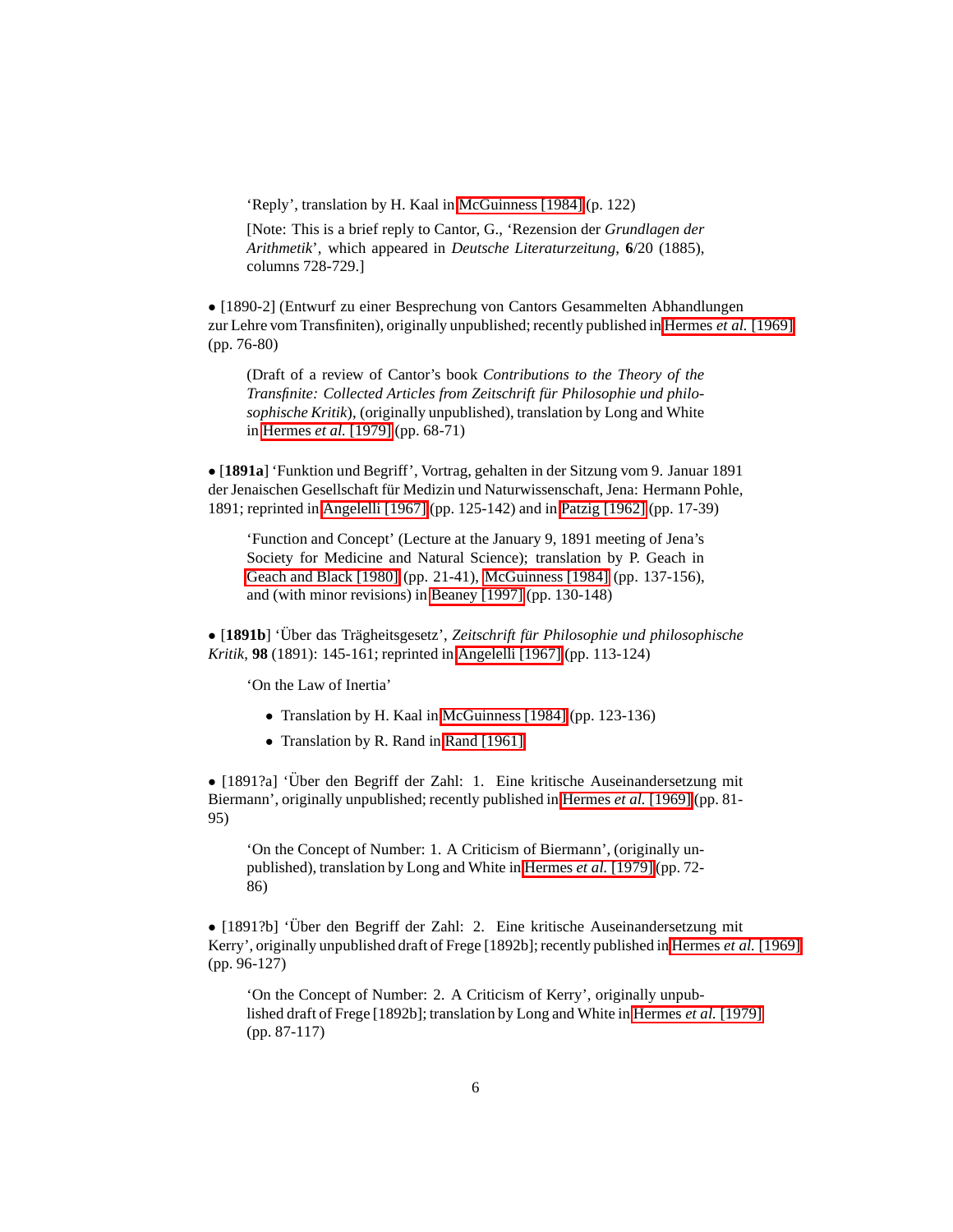• [1892a] 'Über Sinn und Bedeutung', in Zeitschrift für Philosophie und philosophi*sche Kritik*, **100** (1892), pp. 25-50; reprinted in [Angelelli \[1967\]](#page-15-0) (pp. 143-162) and in [Patzig \[1962\]](#page-16-3) (pp. 40-65)

'On Sense and Meaning'

- Translation by M. Black in [Black \[1948\],](#page-13-6) [Geach and Black \[1980\]](#page-14-3) (pp. 56-78), [McGuinness \[1984\]](#page-15-3) (pp. 157-177), [Martinich \[1985\]](#page-14-7) (pp. 200- 212), and (with minor revisions) [Beaney \[1997\]](#page-13-1) (pp. 151-171)
- Translation by H. Feigl in [Feigl and Sellars \[1949\]](#page-14-8) (pp. 85-102), in [Nagel and Brandt \[1965\]](#page-15-6) (pp. 69-78), and in [Martinich \[1996\]](#page-14-9)(pp. 186- 198)

• [1892b] 'Über Begriff und Gegenstand', in Vierteljahresschrift für wissenschaftliche *Philosophie*, **16** (1892): 192-205; reprinted in [Angelelli \[1967\]](#page-15-0) (pp. 167-178) and in [Patzig \[1962\]](#page-16-3) (pp. 66-80)

'On Concept and Object', translation by P. Geach in [Geach \[1951\],](#page-14-10) [Geach and Black \[1980\]](#page-14-3) (pp. 42-55), [Hermes](#page-14-4) *et al.* [1979] (pp. 87-117), [McGuinness \[1984\]](#page-15-3) (pp. 182- 194), and (with minor revisions) in [Beaney \[1997\]](#page-13-1) (pp. 181-193)

• [**1892c**] 'Rezension von: G. Cantor, *Zur Lehre vom Transfiniten: Gesammelte Abhandlungen aus der Zeitschrift fur Philosophie und philosophische Kritik ¨* ', **100** (1892), pp. 269-272; reprinted in [Angelelli \[1967\]](#page-15-0) (pp. 163-166)

'Review of Georg Cantor, *Contributions to the Theory of the Transfinite: Collected Articles from Zeitschrift fur Philosophie und philosophische Kri- ¨ tik*', translation by H. Kaal in [McGuinness \[1984\]](#page-15-3) (pp. 178-181)

• [1892-5] (Ausführungen über Sinn und Bedeutung), originally unpublished; recently published in [Hermes](#page-16-0) *et al.* [1969] (pp. 128-136)

(Comments on Sense and Meaning), (originally unpublished), translation by Long and White in [Hermes](#page-14-4) *et al.* [1979] (pp. 118-125)

<span id="page-6-0"></span>• [**1893**] *Grundgesetze der Arithmetik*, Jena: Verlag Hermann Pohle, Band I; reprinted Hildesheim: Olms, 1962; reprinted in [Thiel \[1998\]](#page-16-5)

*The Fundamental Laws of Arithmetic: I*

- Partial translation (Preface, Introduction, §§1-52) by M. Furth in [Furth \[1964\]](#page-14-11)
- Partial translation (almost all of the Preface, Introduction, §§1-7) by Stachelroth and Jourdain in [Stachelroth and Jourdain \[1915-1917\],](#page-15-7) and (Preface abridged further) in [Geach and Black \[1980\]](#page-14-3) (pp. 137- 159), and (only small part of the Preface) in [Copi and Gould \[1964\]](#page-13-7) (pp. 205-210)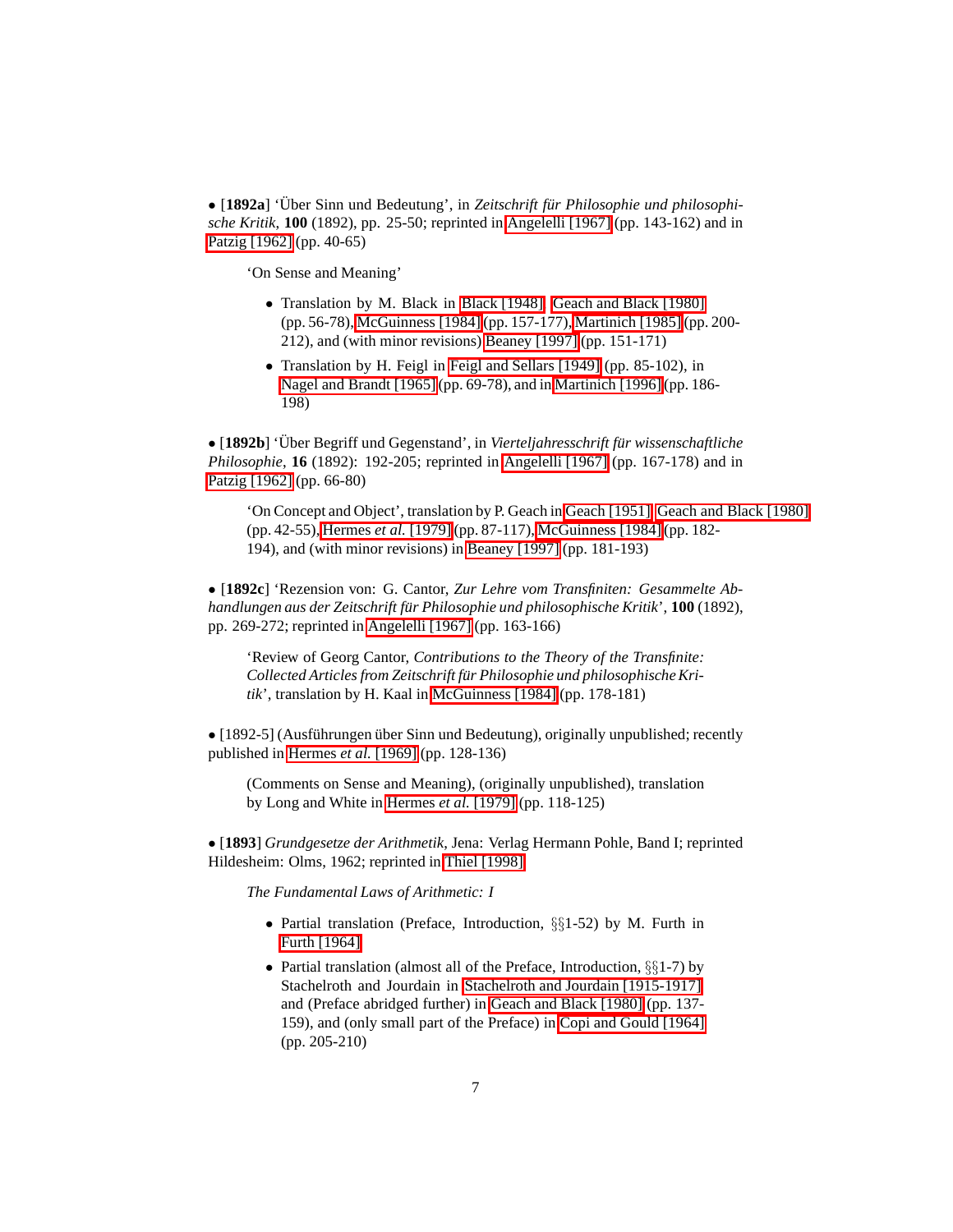• Partial translation (most of the Preface, Introduction, §§1-6, parts of §§26-33) by M. Beaney in [Beaney \[1997\]](#page-13-1) (pp. 194-223)

• [**1894**] 'Rezension von: E. Husserl, *Philosophie der Arithmetik I*', in *Zeitschrift für Philosophie und philosophische Kritik*, 103 (1894), pp. 313-332; reprinted in [Angelelli \[1967\]](#page-15-0) (pp. 179-192)

'Review of E. Husserl's *Philosophy of Arithmetic I*'

- Translation by H. Kaal in [McGuinness \[1984\]](#page-15-3) (pp. 195-209) (complete) and in [Beaney \[1997\]](#page-13-1) (pp. 224-226) (partial)
- Partial translation by P. Geach in [Geach and Black \[1980\]](#page-14-3) (pp. 79- 85)

• [1895a] 'Kritische Beleuchtung einiger Punkte in E. Schröders *Vorlesungen über die Algebra der Logik*, in *Archiv für systematische Philosophie*, I (1895): 433-456; reprinted in [Angelelli \[1967\]](#page-15-0) (pp. 193-210) and in [Patzig \[1966\]](#page-16-6) (pp. 92-112)

'A Critical Elucidation of Some Points in E. Schröder, *Lectures on the Algebra of Logic*', translation by P. Geach in [Geach and Black \[1980\]](#page-14-3) (pp. 86- 106) and in [McGuinness \[1984\]](#page-15-3) (pp. 210-228)

• [**1895b**] 'Le Nombre Entier', *Revue de Metaphysique et de Morale ´* **3** (1895) pp. 73- 78; reprinted in [Angelelli \[1967\]](#page-15-0) (pp. 211-219)

'Whole Numbers', (the original is in French); translation by V. H. Dudman in [Dudman \[1970\],](#page-13-8) and in [McGuinness \[1984\]](#page-15-3) (pp. 229-233)

• [**1896a**] 'Lettera del Sig. G. Frege all'Editore', *Rivista di Matematica*, **6** (1896- 9): 53-59; reprinted in [Angelelli \[1967\]](#page-15-0) (pp. 234-239) and in [Gabriel](#page-16-1) *et al.* [1976] (pp. 181-186)

'Letter to the Editor' (original in German); translation by H. Kaal in [Gabriel](#page-14-0) *et al.* [1980] (pp. 112-118). [Note: The Editor of the *Rivista di Matematica* was G. Peano.]

• [1897] 'Über die Begriffsschrift des Herrn Peano und meine eigene', Vortrag, gehalten in der ausserordenlichen Sitzung vom 6. Juli 1896, *Berichte uber die Verhand- ¨ lungen der Koniglich S ¨ achsischen Gesellschaft der Wissenschaften zu Leipzig: Ma ¨ thematisch-physische Klasse*, **48** (1897): 361-378; reprinted in [Angelelli \[1967\]](#page-15-0) (pp. 220- 233)

'On Mr. Peano's Concept Script and My Own', Lecture at the special July 6, 1896 meeting of Leipzig's Science Society; translation by V. H. Dudman in [Dudman \[1969\]](#page-13-9) and in [McGuinness \[1984\]](#page-15-3) (pp. 234-248)

• [1897] 'Logik', originally unpublished; recently published in [Hermes](#page-16-0) *et al.* [1969] (pp. 137-163)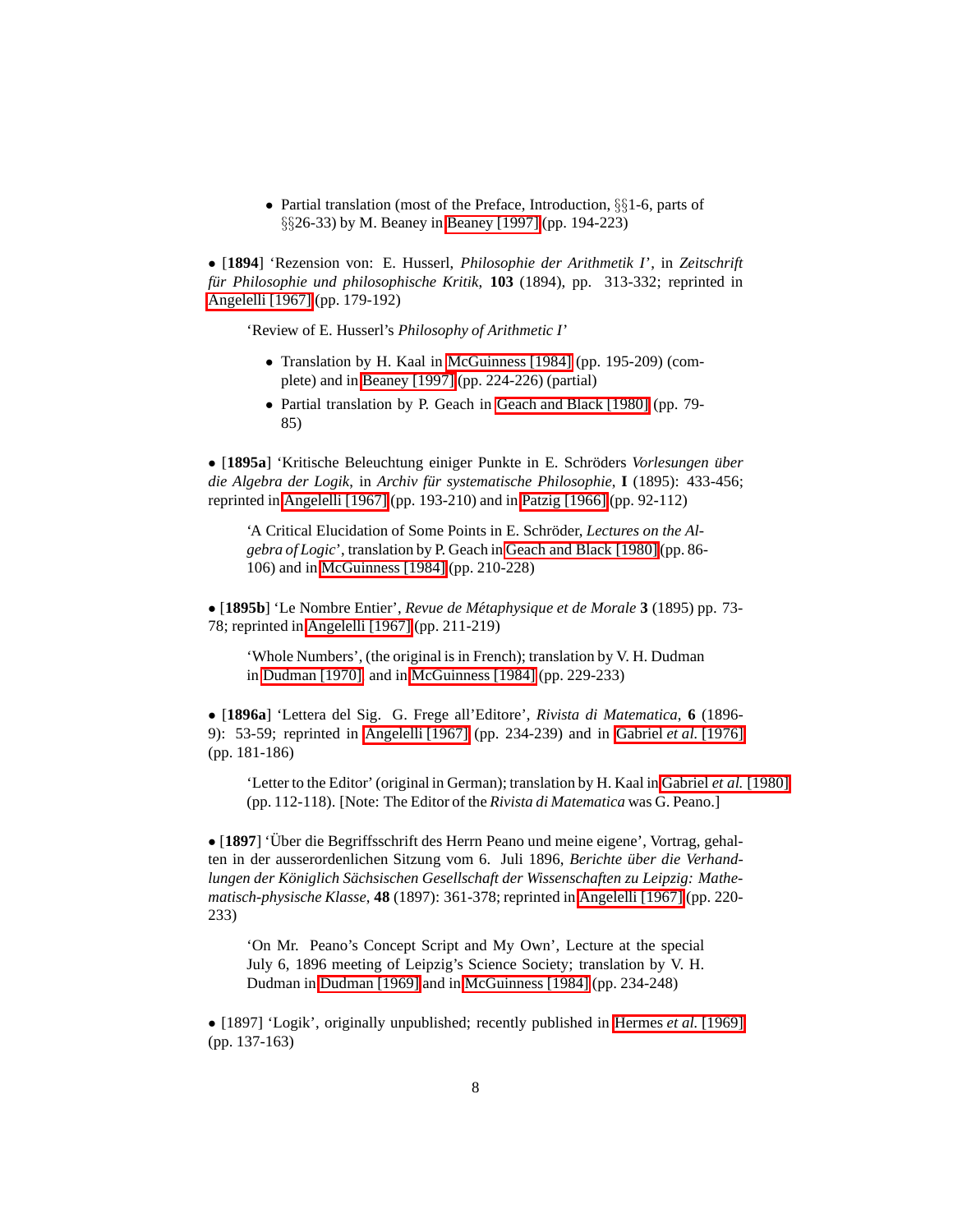'Logic', (originally unpublished), translation by P. Long and R. White in [Hermes](#page-14-4) *et al.* [1979] (pp. 126-151) and (the first two sections reappear with minor revisions) in [Beaney \[1997\]](#page-13-1) (pp. 227-250)

• [1897?] 'Begründung meiner strengeren Grundsätze des Definierens', originally unpublished; recently published in [Hermes](#page-16-0) *et al.* [1969] (pp. 164-170)

'An Argument for my Stricter Canons of Definition', originally unpublished; translation by P. Long and R. White in [Hermes](#page-14-4) *et al.* [1979] (pp. 152- 156)

• [1898?] 'Logische Mängel in der Mathematik', originally unpublished; recently published in [Hermes](#page-16-0) *et al.* [1969] (pp. 171-181)

'Logical Defects in Mathematics', (originally unpublished), translation by P. Long and R. White in [Hermes](#page-14-4) *et al.* [1979] (pp. 157-166)

• [1899] 'Über die Zahlen des Herrn H. Schubert', Jena: Herman Pohle, 1899; reprinted in [Angelelli \[1967\]](#page-15-0) (pp. 240-261) and in [Patzig \[1966\]](#page-16-6) (pp. 113-138)

'On Mr. Schubert's Numbers'; translation by H. Kraal in [McGuinness \[1984\]](#page-15-3) (pp. 249-272)

• [1899?] 'Über Euklidische Geometrie', originally unpublished; recently published in [Hermes](#page-16-0) *et al.* [1969] (pp. 182-184)

'On Euclidean Geometry', (originally unpublished), translation by P. Long and R. White in [Hermes](#page-14-4) *et al.* [1979] (pp. 167-169)

<span id="page-8-0"></span>• [**1903a**] *Grundgesetze der Arithmetik*, Jena: Verlag Hermann Pohle, Band II; reprinted Hildesheim: Olms, 1962; reprinted in [Thiel \[1998\]](#page-16-5)

*The Fundamental Laws of Arithmetic: II*

- Partial translation  $(\S_{\S}^656-67, \S_{\S}^6139-144, \S_{\S}^6146-147, \S_{\S}^6146)$ by P. Geach in [Geach and Black \[1980\]](#page-14-3) (pp. 159-172, 173-179, 179- 181, 234-244) and in [Runes \[1962\]](#page-15-8) (329-342) [Note: the Geach translation in Runes covers only §§56-67 ('Definitions') and the source is incorrectly labeled as Frege [1884].]
- Partial translation (§§86-137) by M. Black in [Black \[1950\];](#page-13-10) reprinted in [Geach and Black \[1980\]](#page-14-3) (pp. 182-233)
- Partial translation (§§55-67, §§138-147, and Appendix) by P. Geach and M. Beaney in [Beaney \[1997\]](#page-13-1) (pp. 258-289)
- Partial translation (Appendix only) by M. Furth in [Furth \[1964\]](#page-14-11) (pp. 127-143)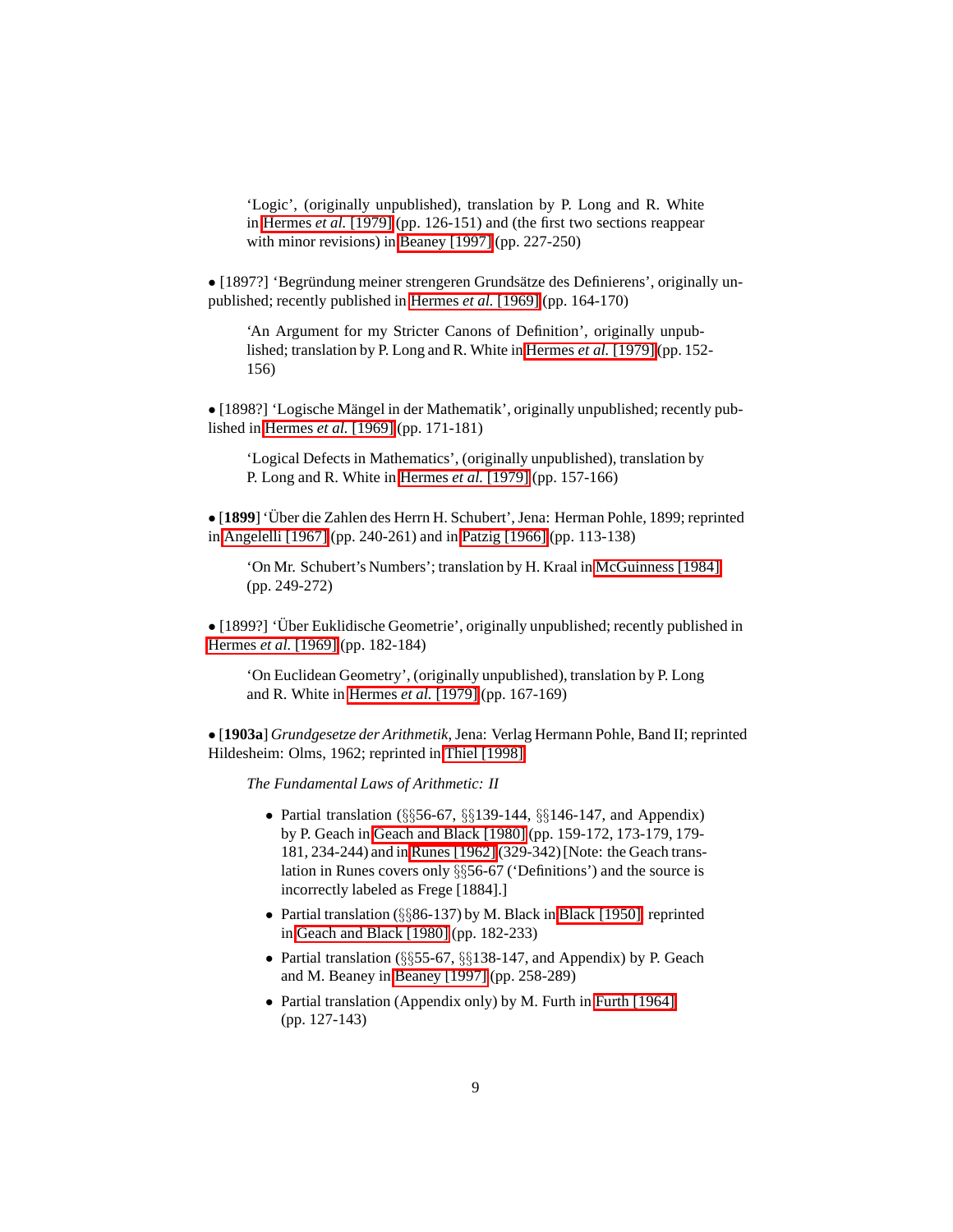<span id="page-9-0"></span>• [1903b] 'Über die Grundlagen der Geometrie' (First Series), Jahresbericht der Deut*schen Mathematiker-Vereinigung* **12** (1903), pp. 319-324 (Part I), pp. 368-375 (Part II); reprinted in [Angelelli \[1967\]](#page-15-0) (pp. 262-272)

'On the Foundations of Geometry' (First Series),

- Translation by M. Szabo in [Szabo \[1960\]](#page-15-9) and in [Klemke \[1968\]](#page-14-12) (pp. 559- 575)
- Translation by E.-H. W. Kluge in [Kluge \[1971\]](#page-14-1) (pp. 22-37) and in [McGuinness \[1984\]](#page-15-3) (pp. 273-284)

[Note: In this article, Frege criticizes Hilbert's understanding and use of the axiomatic method. There is a reply in defense of Hilbert by A. Korselt in *Jahresbericht der Deutschen Mathematiker-Vereinigung* **12** (1903), pp. 402-407. It has been translated by E.-H. W. Kluge in Kluge [\[1971\]](#page-14-1) (pp. 38-48).]

• [1903?] (Notizen Freges zu Hilberts *Grundlagen der Geometrie*), originally unpublished; recently published in [Hermes](#page-16-0) *et al.* [1969] (pp. 185-188)

(Frege's Notes on Hilbert's *Foundations of Geometry*), (originally unpublished), translation by P. Long and R. White in [Hermes](#page-14-4) *et al.* [1979] (pp. 170- 173)

• [**1904**] 'Was ist eine Funktion?', in *Festschrift Ludwig Boltzmann gewidmet zum sechzigsten Geburtstage, 20. Februar 1904*, S. Meyer (ed.), Leipzig: Barth, 1904, pp. 656-666; reprinted in [Angelelli \[1967\]](#page-15-0) (pp. 273-280) and in [Patzig \[1962\]](#page-16-3) (pp. 81-90)

'What is a Function?', translation by P. Geach in [Geach and Black \[1980\]](#page-14-3) (pp. 107-116), and [McGuinness \[1984\]](#page-15-3) (pp. 285-292)

• [1906a] 'Über die Grundlagen der Geometrie' (Second Series), Jahresbericht der *Deutschen Mathematiker-Vereinigung* **15** (1906), pp. 293-309 (Part I), 377-403 (Part II), 423-430 (Part III); reprinted in [Angelelli \[1967\]](#page-15-0) (pp. 281-323)

'On the Foundations of Geometry' (Second Series), translation by E.- H. W. Kluge in [Kluge \[1971\]](#page-14-1) (pp. 49-112) and in [McGuinness \[1984\]](#page-15-3) (pp. 293-340); [Note: In this article, Frege replies to A. Korselt's reply to [Frege \[1903b\].](#page-9-0)]

• [**1906b**] 'Antwort auf die Ferienplauderei des Herrn Thomae', *Jahresbericht der Deutschen Mathematiker-Vereinigung* **15** (1906), pp. 586-590; reprinted in [Angelelli \[1967\]](#page-15-0) (pp. 324-328)

'Reply to Mr. Thomae's Holiday Causerie', translation by E.-H. W. Kluge in in [Kluge \[1971\]](#page-14-1) (pp. 121-127), and in [McGuinness \[1984\]](#page-15-3) (pp. 341- 345) [Note: The 'Holiday Chat' which occasioned this piece by Frege is also translated in [Kluge \[1971\].](#page-14-1)]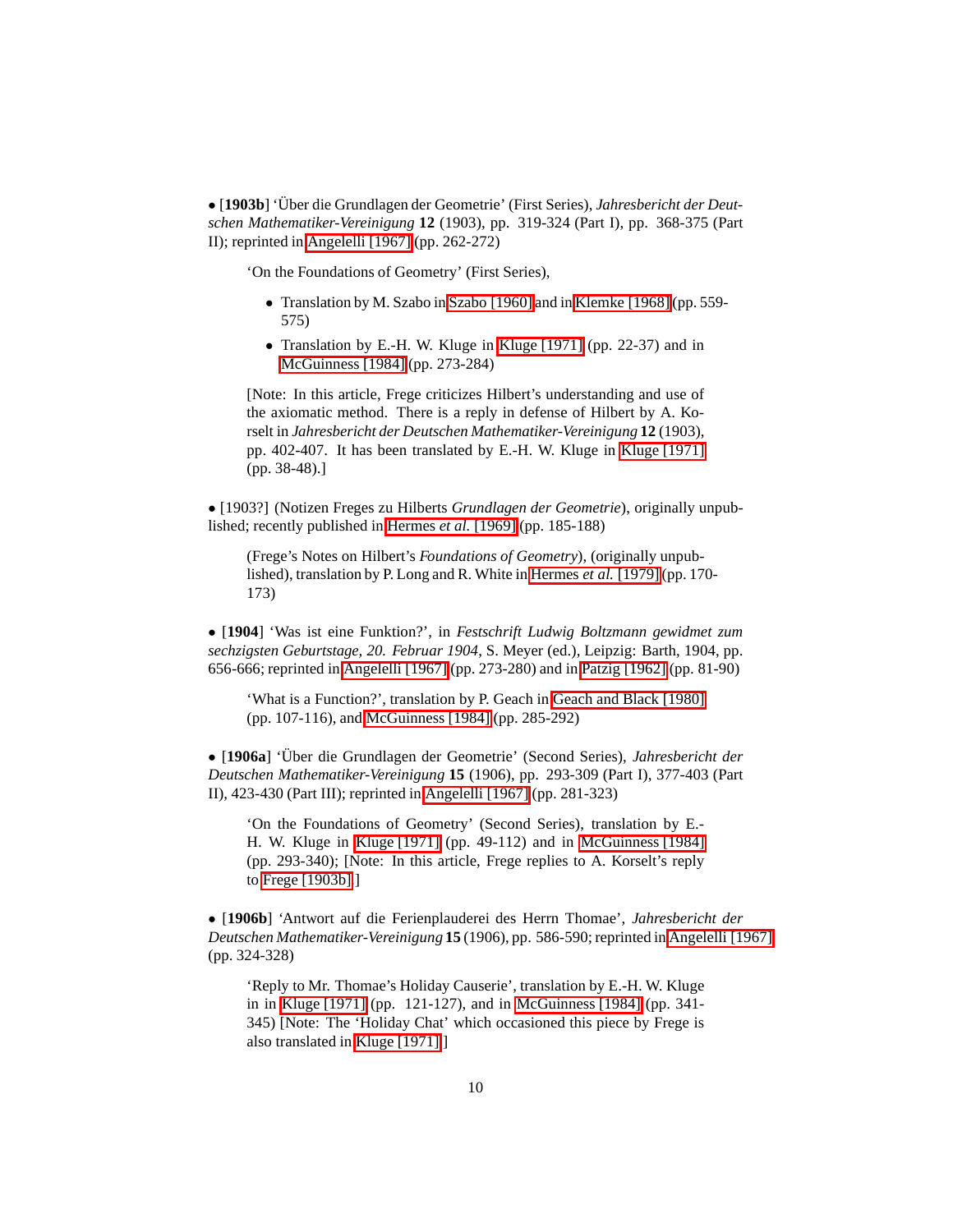• [1906c] 'Über Schoenflies: Die logischen Paradoxien der Mengenlehre', originally unpublished; recently published in [Hermes](#page-16-0) *et al.* [1969] (pp. 191-199)

'On Schoenflies, *The Logical Paradoxes of Set Theory*', (originally unpublished), translation by P. Long and R. White in [Hermes](#page-14-4) *et al.* [1979] (pp. 176-183)

• [1906d] 'Was kann ich als Ergebnis meiner Arbeit ansehen?', originally unpublished fragment; recently published in [Hermes](#page-16-0) *et al.* [1969] (p. 200)

'What May I Regard as the Result of my Work?', (originally unpublished fragment), translation by P. Long and R. White in [Hermes](#page-14-4) *et al.* [1979] (p. 184)

• [1906e] 'Einleitung in die Logik', originally unpublished; recently published in [Hermes](#page-16-0) *et al.* [1969] (pp. 201-212)

'Introduction to Logic', (originally unpublished), translation by P. Long and R. White in [Hermes](#page-14-4) *et al.* [1979] (pp. 185-196)

•  $[1906f]$  'Kurze Übersicht meiner logischen Lehren?', originally unpublished; recently published in [Hermes](#page-16-0) *et al.* [1969] (pp. 213-218)

'Brief Survey of my Logical Doctrines', (originally unpublished), translation by P. Long and R. White in [Hermes](#page-14-4) *et al.* [1979] (pp. 197-202 )

• [1908] 'Die Unmöglichkeit der Thomaeschen formalen Arithmetik aufs neue nachgewiesen' (mit Schlussbemerkung), *Jahresbericht der Deutschen Mathematiker-Vereinigung* **17** (1908), pp. 52-55, 56; reprinted in [Angelelli \[1967\]](#page-15-0) (pp. 329-333)

'Renewed Proof of the Impossibility of Mr. Thomae's Formal Arithmetic' (with Concluding Remarks), translation by E.-H. W. Kluge in [Kluge \[1971\]](#page-14-1) (pp. 132-138) and in [McGuinness \[1984\]](#page-15-3) (pp. 346-350)

<span id="page-10-0"></span>• [**1910**] '(Anmerkungen zu) Philip E. B. Jourdain, *The Development of the Theories of Mathematical Logic and the Principles of Mathematics: Gottlob Frege*', in *The Quarterly Journal of Pure and Applied Mathematics* **43** (1912) pp. 237-269; (The German source is not extant, but this section of Jourdain's text is reprinted in full in [Gabriel](#page-16-1) *et al.* [1976], pp. 275-301.)

'(Footnotes to) Philip E. B. Jourdain, *The Development of the Theories of Mathematical Logic and the Principles of Mathematics*'. In 1910, Frege sent Jourdain comments on his manuscript. Jourdain translated Frege's comments and published them as footnotes to his paper in the *The Quarterly Journal of Pure and Applied Mathematics*. Only Jourdain's translation of these comments (i.e., as published in the *Quarterly Journal*) survives; the footnotes containing Frege's remarks are collated and reprinted in [Angelelli \[1967\]](#page-13-11) (pp. 334-341)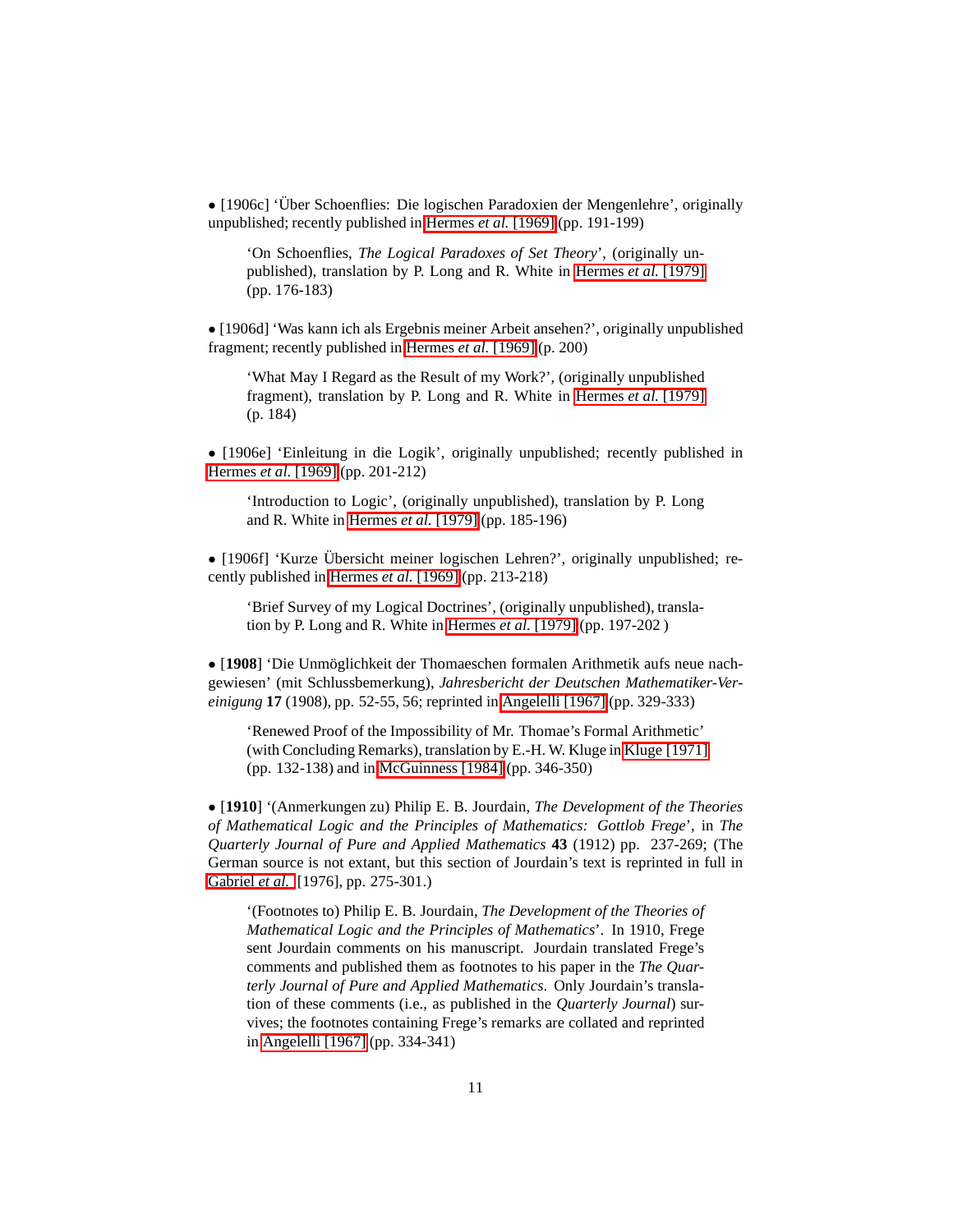• [1910-13] (Vorlesungen über Begriffsschrift), an der Universität Jena, nach der Mitschrift von Rudolf Carnap, ('Begriffsschrift I' aus dem Wintersemester 1910/11; 'Begriffsschrift II' aus dem Sommersemester 1913), originally unpublished; recently published in [Gabriel \[1996\]](#page-16-7) (pp. 1-42)

'Lectures on Concept Script', at the University of Jena, as recorded by (Frege's student) Rudolf Carnap, (originally unpublished). The lectures from the Winter Semester of 1910-11 are called 'Begriffsschrift I' and the lectures from the Summer Semester 1913 are called 'Begriffsschrift II'. English translation in [Reck and Awodey \[2004\]](#page-15-10) (pp. 49–77, 87-133).

• [1914] 'Logik in der Mathematik', originally unpublished; recently published in [Hermes](#page-16-0) *et al.* [1969] (pp. 219-270)

'Logic in Mathematics', (originally unpublished), translation by P. Long and R. White in [Hermes](#page-14-4) *et al.* [1979] (pp. 203-250)

[Note: According to the Introduction to [Gabriel \[1996\],](#page-16-7) these are Frege's lecture notes for lectures given at the University of Jena in the Summer Semester of 1914. Carnap attended these lectures and took notes. Carnap's notes from these lectures have now appeared in [Reck and Awodey \[2004\]](#page-15-10) (pp. 135–166).]

• [1915] 'Meine grundlegenden logischen Einsichten', originally unpublished fragment; recently published in [Hermes](#page-16-0) *et al.* [1969] (pp. 271-272)

'My Basic Logical Insights', (originally unpublished fragment), translation by P. Long and R. White in [Hermes](#page-14-4) *et al.* [1979] (pp. 251-252)

• [**1918a**] 'Der Gedanke. Eine Logische Untersuchung', in *Beitrage zur Philosophie ¨ des deutschen Idealismus* **I** (1918-1919), pp. 58-77; reprinted in [Angelelli \[1967\]](#page-15-0) (pp. 342-362) and in [Patzig \[1966\]](#page-16-6) (pp. 30-53)

'Thoughts: A Logical Enquiry',

- Translation by P. Geach and R. Stoothoff in [Geach \[1977\]](#page-14-13) (pp. 1- 30), [McGuinness \[1984\]](#page-15-3) (pp. 351-372), [Salmon and Soames \[1988\]](#page-15-11) (pp. 33-55), and [Beaney \[1997\]](#page-13-1) (pp. 325-345)
- Translation by A. Quinton and M. Quinton in [Quinton and Quinton \[1956\],](#page-15-12) [Strawson \[1967\]](#page-15-13) (pp. 17-38), and [Klemke \[1968\]](#page-14-12) (pp. 507-35)

• [**1918b**] 'Die Verneinung. Eine Logische Untersuchung', *Beitrage zur Philosophie ¨ des deutschen Idealismus* **I** (1918-1919), pp. 143-157; reprinted in [Angelelli \[1967\]](#page-15-0) (pp. 362-378) and in [Patzig \[1966\]](#page-16-6) (pp. 54-71)

'Negation: A Logical Investigation', translation by P. Geach in [Geach and Black \[1980\]](#page-14-3) (pp. 117-135), in [Geach \[1977\]](#page-14-13) (pp. 31-53), and in [Beaney \[1997\]](#page-13-1) (pp. 346- 361)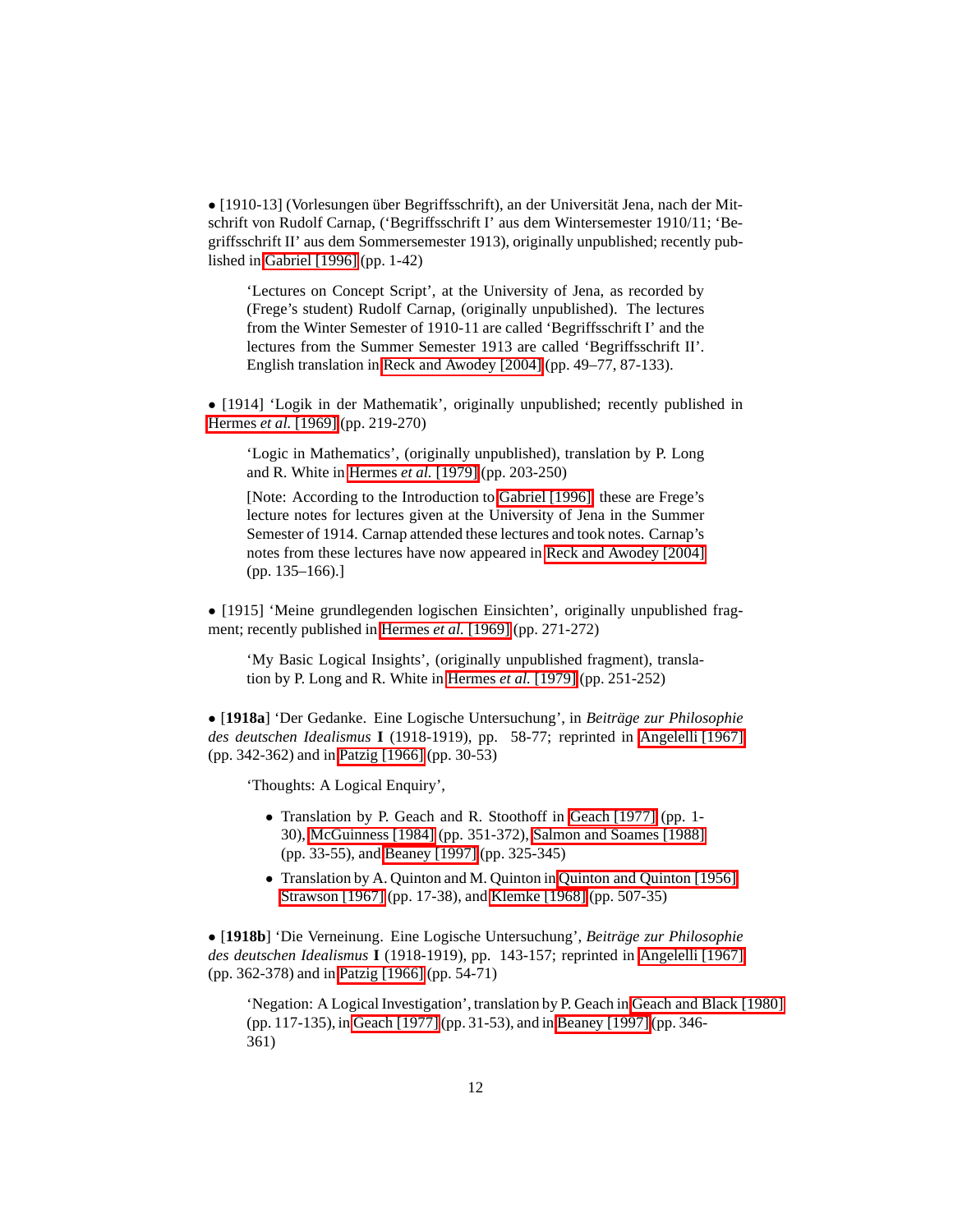• [1918c] 'Vorschläge für ein Wahlgesetz', originally unpublished; recently published in [Gabriel and Dathe \[2000\]](#page-15-14) (pp. 283-313), edited and introduced by U. Dathe and W. Kienzler.

'Suggestions for an Electoral Law', (originally unpublished); no English translation is available

• [1919] (Aufzeichnungen für Ludwig Darmstaedter), originally unpublished; recently published in [Hermes](#page-16-0) *et al.* [1969] (pp. 273-277)

(Notes for Ludwig Darmstaedter), (originally unpublished), translation by P. Long and R. White in [Hermes](#page-14-4) *et al.* [1979] (pp. 253-257 )

• [1923a] 'Logische Untersuchungen. Dritter Teil: Gedankengefüge', Beiträge zur *Philosophie des deutschen Idealismus***III**(1923-1926), pp. 36-51; reprinted in [Angelelli \[1967\]](#page-15-0) (pp. 378-394) and in [Patzig \[1966\]](#page-16-6) (pp. 72-91)

'Logical Investigations. Third Part: Compound Thoughts', translation by R. Stoothoof in Stoothoff [1963], in [Klemke \[1968\]](#page-14-12) (pp. 537-558), in [Geach \[1977\]](#page-14-13) (pp. 55-77), and in [McGuinness \[1984\]](#page-15-3) (pp. 390-406)

• [1923b] 'Logische Allgemeinheit', originally unpublished fragment; recently published in [Hermes](#page-16-0) *et al.* [1969] (pp. 278-281)

'Logical Generality', (originally unpublished fragment); translation by P. Long and R. White in [Hermes](#page-14-4) *et al.* [1979] (pp. 258-262)

• [1924a] (Tagebuch), originally unpublished; recently published in [Gabriel and Kienzler \[1994\]](#page-16-8) (pp. 1067-1098); two pages ('Tagebucheintragungen über den Begriff der Zahl') are reproduced in [Hermes](#page-16-0) *et al.* [1969] (pp. 282-283)

('Diary: Written by Professor Dr. Gottlob Frege in the Time from 10 March to 9 April 1924'), (originally unpublished), translation of extant entries by R. Mendelson in [Gabriel and Kienzler \[1996\];](#page-14-14) partial translation ('Diary Entries on the Concept of Number') by P. Long and R. White in [Hermes](#page-14-4) *et al.* [1979] (pp. 263-264)

• [1924b] 'Zahl', originally unpublished fragment; recently published in [Hermes](#page-16-0) *et al.* [1969] (pp. 284-285)

'Number', (originally unpublished fragment), translation by P. Long and R. White in [Hermes](#page-14-4) *et al.* [1979] (pp. 265-266 )

• [1924-25a] 'Erkenntnisquellen der Mathematik und der mathematischen Naturwissenschaften', originally unpublished; recently published in [Hermes](#page-16-0) *et al.* [1969] (pp. 286- 294)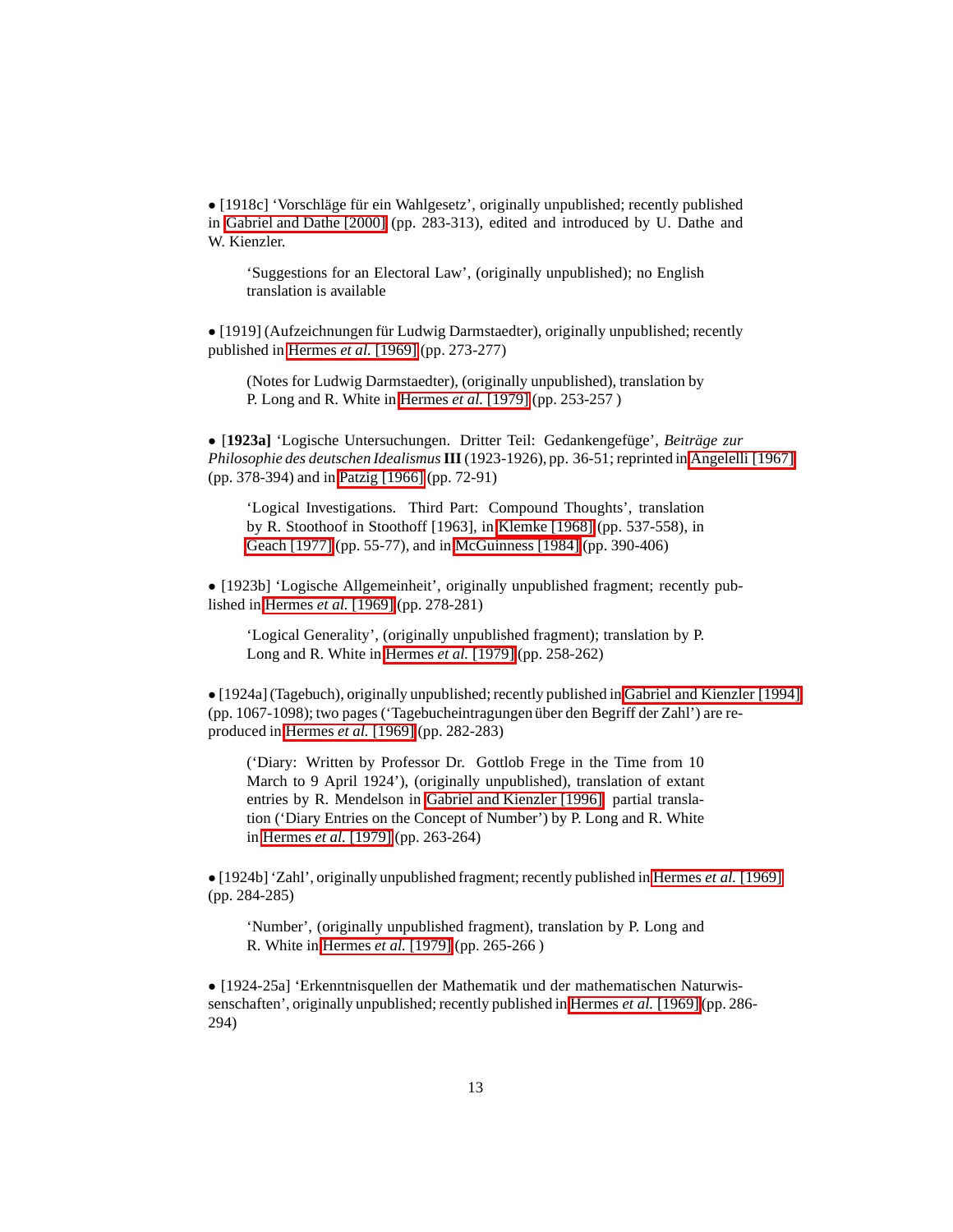'Sources of Knowledge of Mathematics and the Mathematical Natural Sciences', (originally unpublished), translation by P. Long and R. White in [Hermes](#page-14-4) *et al.* [1979] (pp. 267-274)

• [1924-25b] 'Zahlen und Arithmetik', originally unpublished; recently published in [Hermes](#page-16-0) *et al.* [1969] (pp. 295-297)

'Numbers and Arithmetic', (originally unpublished), translation by P. Long and R. White in [Hermes](#page-14-4) *et al.* [1979] (pp. 275-277 )

• [1924-25c] 'Neuer Versuch der Grundlegun der Arithmetik', originally unpublished; recently published in [Hermes](#page-16-0) *et al.* [1969] (pp. 298-302)

'A New Attempt at a Foundation for Arithmetic', (originally unpublished), translation by P. Long and R. White in [Hermes](#page-14-4) *et al.* [1979] (pp. 278-281)

### <span id="page-13-11"></span><span id="page-13-2"></span>**Locations of English Translations of Frege's Writings**

- Angelelli, I. (ed.), 1967, *Kleine Schriften*, Hildesheim: Olms (contains the English version of [Frege \[1910\];](#page-10-0) the German doesn't survive)
- <span id="page-13-4"></span>• Austin, J. L. (ed. and trans.), 1974, *The Foundations of Arithmetic. A logicmathematical enquiry into the concept of number*, Oxford: Blackwell, second revised edition (second edition, 1953; first edition, 1950)
- <span id="page-13-3"></span>• Bartlett, J. M. (trans.), 1964, 'On the Scientific Justification of a Concept-script', *Mind*, **73**: 155-60
- <span id="page-13-1"></span>• Beaney, M. (ed.), 1997, *The Frege Reader*, Oxford: Blackwell
- <span id="page-13-5"></span>• Benacerraf, P., and Putnam, H. (eds.), 1983/1964, *Philosophy of Mathematics: Selected Readings*, Cambridge: Cambridge University Press, second edition (first edition, Prentice Hall, 1964)
- <span id="page-13-6"></span>• Black, M. (trans.), 1948, 'Sense and Reference', *The Philosophical Review* **57**: 207-230
- <span id="page-13-10"></span>• Black, M. (trans.), 1950, 'Frege Against the Formalists', *The Philosophical Review* **59**: 77-93, 202-220, 332-345 (translations of §§86-137 of [Frege \[1903a\]\)](#page-8-0)
- <span id="page-13-0"></span>• Bynum, T. W. (ed. and trans.), 1972, *Conceptual Notation and Related Articles*, Oxford: Clarendon
- <span id="page-13-7"></span>• Copi, I., and Gould, J. (eds.), 1964, *Readings on Logic*, New York: Macmillan
- <span id="page-13-8"></span>• Dudman, V. H. (trans.), 1970, 'The Whole Number', *Mind* **79**: 481-486
- <span id="page-13-9"></span>• Dudman, V. H. (trans.), 1969, 'On Herr Peano's *Begriffsschrift* and My Own', *Australasian Journal of Philosophy*, **47** (1969): 1-14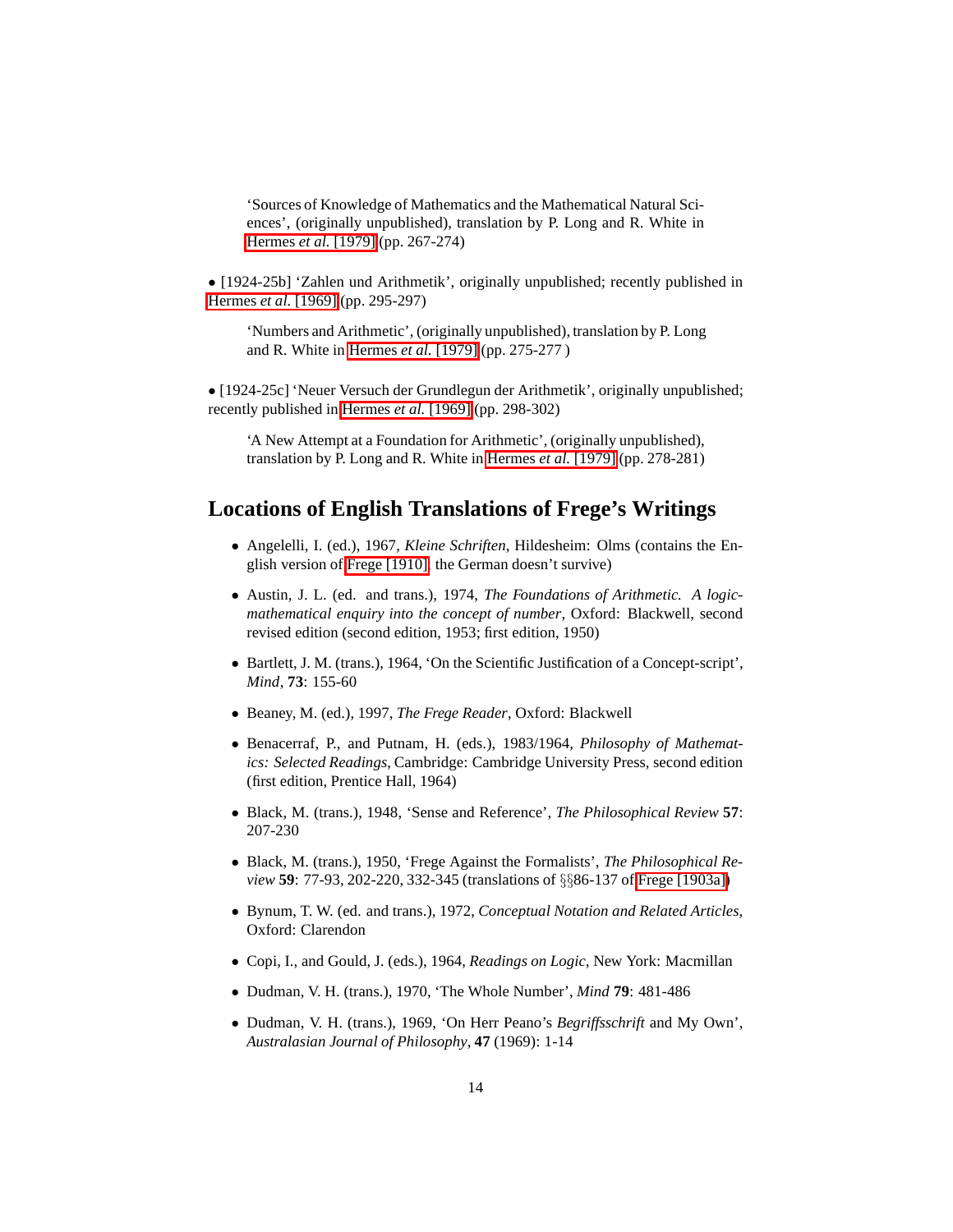- <span id="page-14-5"></span>• Dudman, V. H. (trans.), 1968, 'On the Purpose of the Begriffsschrift', *The Australasian Journal of Philosophy*, **46** (1968): 89-97
- <span id="page-14-8"></span>• Feigl, H. and Sellars, W., (eds.), 1949, *Readings in Philosophical Analysis*, New York: Appleton-Century-Crofts
- <span id="page-14-11"></span>• Furth, M. (trans.), 1964, *The Basic Laws of Arithmetic*, Berkeley: U. of California Press
- <span id="page-14-14"></span>• Gabriel, G., and Kienzler, W. (eds.), 1996, 'Diary: Written by Professor Gottlob Frege in the Time from 10 March to 9 April 1924' (translated by R. Mendelson), *Inquiry* **39**: 303-342
- <span id="page-14-0"></span>• Gabriel, G., Hermes, H., Kambartel, F., Thiel, C., and Veraart, A. (eds.), 1980, *Philosophical and Mathematical Correspondence*, abridged from the German collection [Gabriel](#page-16-1) *et al.* [1976] by B. McGuinness and translated by H. Kaal, Chicago: U. of Chicago Press
- <span id="page-14-3"></span>• Geach, P., and Black, M. (eds. and trans.), 1980, *Translations from the Philosophical Writings of Gottlob Frege*, Oxford: Blackwell, third edition (second edition, 1970, 1969, 1966, 1960; first edition 1952)
- <span id="page-14-13"></span>• Geach, P. (ed.), 1977, *Logical Investigations*, trans. by P. Geach and R. Stoothoff, Oxford: Blackwell
- <span id="page-14-10"></span>• Geach, P. (trans.), 1951, 'On Concept and Object', *Mind* **60**: 168-180
- <span id="page-14-2"></span>• Heijenoort, J. van (ed.), 1967, *From Frege to Godel, a source book in mathemat- ¨ ical logic, 1879-1931*, Cambridge, MA: Harvard University Press
- <span id="page-14-4"></span>• Hermes, H., Kambartel, F., and Kaulbach, F. (eds.), 1979, *Posthumous Writings*, P. Long and R. White (trans.), Chicago: U. of Chicago Press, 1979; this is a translation by P. Long and R. White of Frege's work in the German collection [Hermes](#page-16-0) *et al.* [1969]
- <span id="page-14-6"></span>• Kennick, W. E., and Lazerowitz, M. (eds.), 1966, *Metaphysics: Readings and Reappraisals*, Englewood Cliffs, NJ: Prentice-Hall
- <span id="page-14-12"></span>• Klemke, E. D. (ed.), 1968, *Essays on Frege*, Urbana, IL: University of Illinois Press
- <span id="page-14-1"></span>• Kluge, E.-H. W. (trans.), 1971, *On the Foundations of Geometry and Formal Theories of Arithmetic*, New Haven: Yale University Press
- <span id="page-14-7"></span>• Martinich, A. P. (ed.), 1985, *The Philosophy of Language*, Oxford: Oxford University Press, first edition
- <span id="page-14-9"></span>• Martinich, A. P. (ed.), 1996, *The Philosophy of Language*, Oxford: Oxford University Press, third edition (second edition, 1990; the first edition of 1985 is listed separately as Martinich [1985])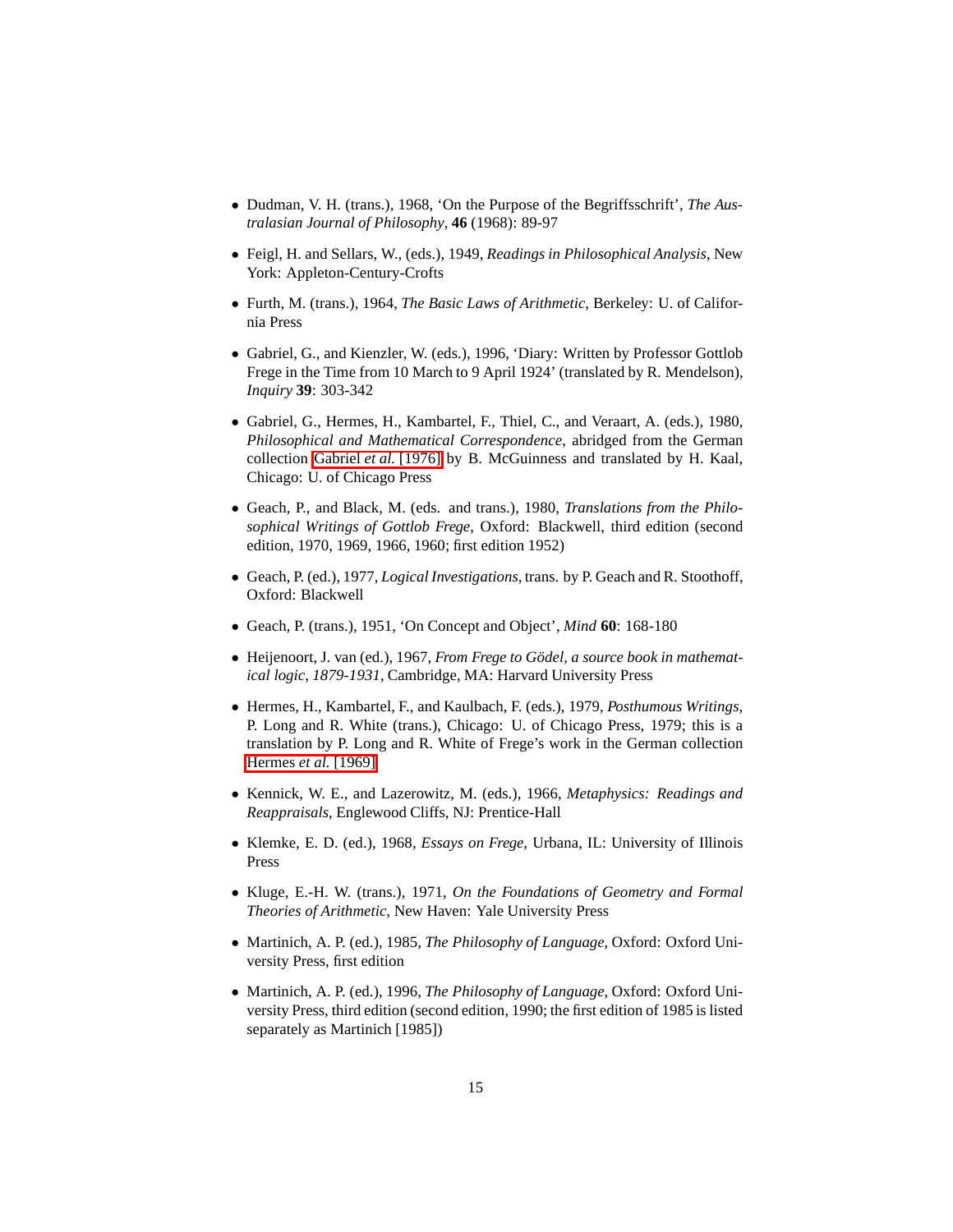- <span id="page-15-3"></span>• McGuinness, B. (ed.), 1984, *Collected Papers on Mathematics, Logic, and Philosophy*, translated from the German collection [Angelelli \[1967\]](#page-15-0) by M. Black, V. H. Dudman, P. Geach, H. Kaal, E.-H. W. Kluge, B. McGuinness, and R. H. Stoothoff, Oxford: Basil Blackwell
- <span id="page-15-6"></span>• Nagel, E., and Brandt, R. (eds.), 1965, *Meaning and Knowledge*, New York: Harcourt, Brace and World
- <span id="page-15-12"></span>• Quinton, A., and Quinton, M. (trans.), 1956, 'The Thought: A Logical Enquiry', *Mind*, **65**: 289-311
- <span id="page-15-10"></span>• Rech, E., and Awodey, S. (trans./eds.), 2004, *Frege's Lectures on Logic: Carnap's Student Notes, 1910–1914*, Chicago and LaSalle, IL: Open Court.
- <span id="page-15-5"></span>• Rand, R. (trans.), 1961, 'About the Law of Inertia', *Synthese*, **13**/4 (December): 350-363
- <span id="page-15-8"></span>• Runes, D. (ed.), 1962, *Classics in Logic: Readings in Epistemology, Theory of Knowledge, and Dialectics*, New York: Philosophical Library
- <span id="page-15-11"></span>• Salmon, N., and Soames, S., (eds.), 1988, *Propositional Attitudes*, Oxford: Oxford University Press
- <span id="page-15-7"></span>• Stachelroth, J., and Jordan, P. E. B. (trans.), 1915 - 1917, '*The Fundamental Laws of Arithmetic*', *The Monist* **25**/4 (October 1915): 481-494; **26**/2 (April 1916): 182-199 ('The Fundamental Laws of Arithmetic: Psychological Logic'); **27**/1 (January 1917): 114-127 ('Class, Function, Concept, Relation')
- Stoothoff, R. (trans.), 1963, 'Compound Thoughts', *Mind* **72**: 1-17
- <span id="page-15-13"></span>• Strawson, P. (ed.), 1967, *Philosophical Logic*, London: Oxford University Press
- <span id="page-15-9"></span>• Szabo, M. E. (trans.), 1960, 'The Foundations of Geometry', *The Philosophical Review*, **69**: 3-17
- Woodward, B. (trans.), 1967, 'A Letter to Bertrand Russell on Russell's Paradox' (dated Jena, 22 June 1902), in [van Heijenoort \[1967\]](#page-14-2) (pp. 126-128)

## <span id="page-15-2"></span><span id="page-15-1"></span>**Principal German Collections and Reprints of Frege's Work**

- <span id="page-15-0"></span>• Angelelli, I. (ed.), 1967, *Kleine Schriften*, Darmstadt: Wissenschaftliche Buchgesellschaft and Hildesheim: Olms
- <span id="page-15-4"></span>• Angelelli, I. (ed.), 1964, *Begriffsschrift und andere Aufsätze* (reprint of [Frege \[1879\]\)](#page-2-0), Hildesheim: Olms
- <span id="page-15-14"></span>• Gabriel, G., and Dathe, U. (eds.), 2000, *Gottlob Frege. Werk und Wirkung*, Paderborn: Verlag Mentis